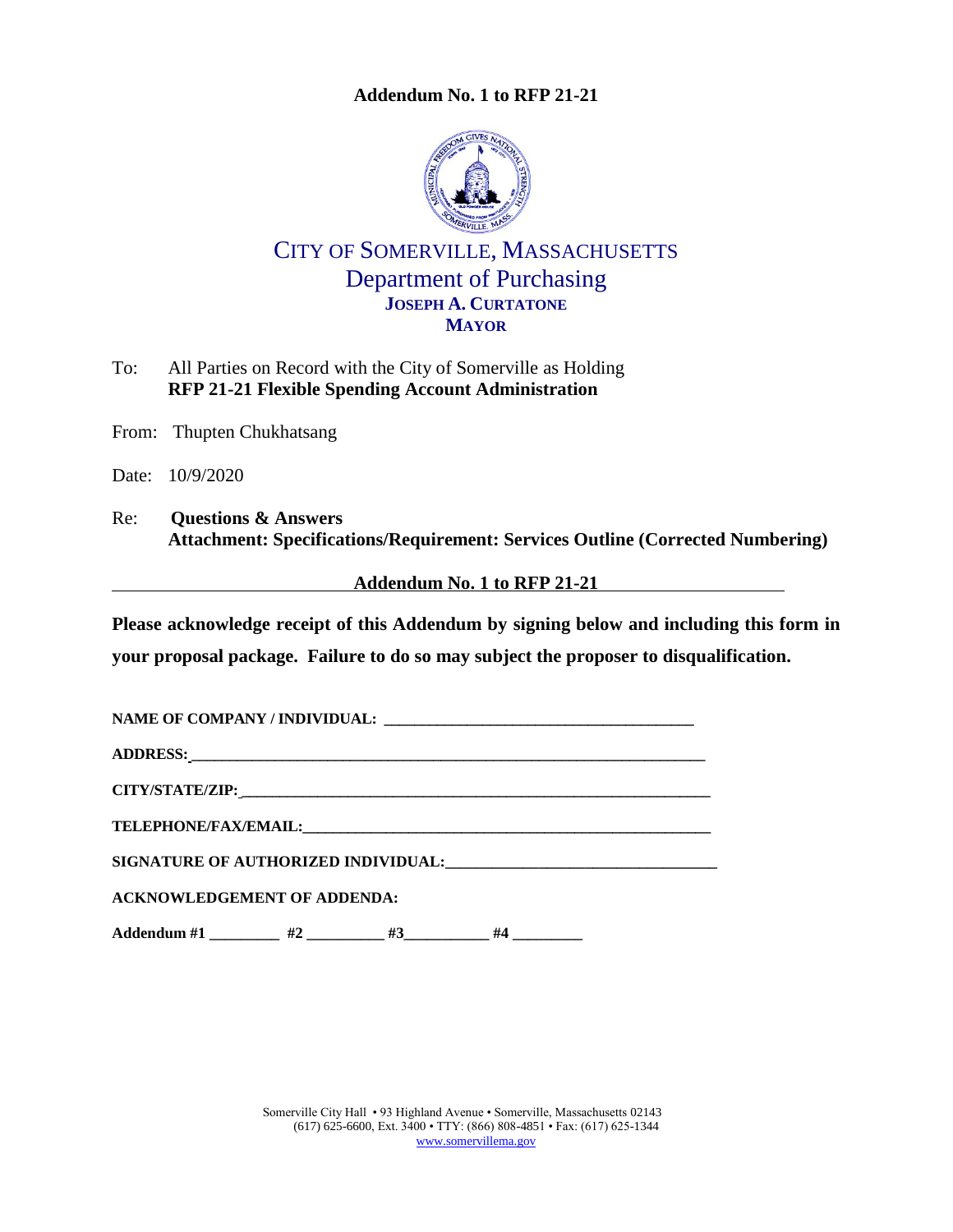#### **Questions & Answers:**

- 1. Please clarify: At least three (3) years of experience as an account manager for COBRA clients. In the event of an absence, an alternate must be designated and communicated to the County in advance. Is the City bidding for both FSA and COBRA? **To be clear this question refers to FSA Cobra. The City will continue to offer FSA COBRA to terminated employees as part of this program. The FSA vendor will not be expected to provide health plan COBRA.**
- 2. Please advise which medical carrier the City uses. **The City's health plan administrator is the Group Insurance Commission and they offer several plans which I have listed below:**

**HMO‐TYPE UniCare Community Choice Tufts Health Plan Spirit Fallon Health Direct Care Fallon Health Select Care Harvard Pilgrim Primary Choice Health New England AllWays Health Partners Complete**

**PPO‐TYPE UniCare State Indemnity Plan/PLUS Tufts Health Plan Navigator Harvard Pilgrim Independence** 

#### **INDEMNITY**

**UniCare State Indemnity Plan/Basic with CIC (Comprehensive)**

- 3. The RFP requires the successful bidder to develop and provide a Plan Document, Summary Plan Description Plan and plan highlights. Will a basic plan document template based on the features and options chosen by the City be adequate? **No, there is an annual requirement that the detailed summary plan description is sent to participants which we need the vendor to provide. In addition, we will need plan description documents/brochures that are accessible to employees.**
- 4. In addition to providing all necessary plan documents, the RFP requires the successful bidder to provide all necessary descriptive literature. Please be more specific as to the type of literature anticipated. **Summary plan document, employee brochures with plan highlights outlined, non-exhaustive**

**listing of FSA eligible items to be provided to employees along with the brochure**.

5. If a bidder does not meet the hourly wage set forth in the Somerville Living Wage Ordinance, can that requirement be waived? **No, the Living Wage Ordinance is a requirement for all service contracts**.

> Somerville City Hall • 93 Highland Avenue • Somerville, Massachusetts 02143 (617) 625-6600, Ext. 3400 • TTY: (866) 808-4851 • Fax: (617) 625-1344 [www.somervillema.gov](http://www.somervillema.gov/)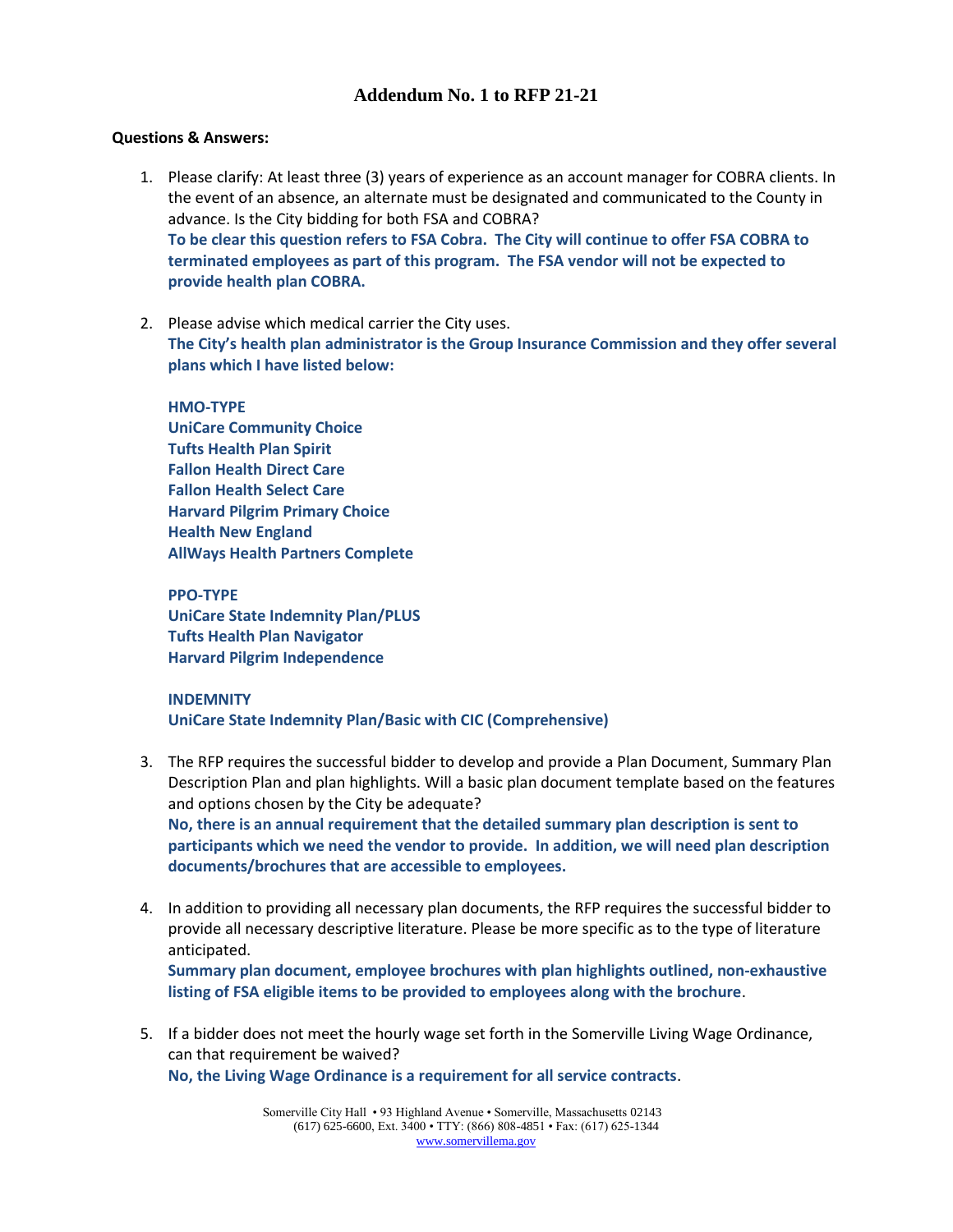- 6. Would all employees who spend any time at all servicing the City under this contract, such as a customer service representative who answers participant's calls, be considered a covered employee under the Somerville Living Wage Ordinance? **Yes, all employees are covered under the Living Wage Requirements.**
- 7. The RFP requires that all services, delivery, and other required support shall be conducted in Somerville and other locations designated by the Department of contact. Please expand upon where the City expects services to be performed. Will the City be designating the bidders' locations as acceptable places from which to perform the services? **To be clear, this question is referring to the annual perks fair and annual open enrollment meetings. Virtual meeting will be acceptable during the current COVID-19 crisis, however in subsequent years the City would expect vendor attendance at the annual perks fair as well as several informational meetings during open enrollment in multiple locations. At present there are approximately 28 different City office locations, however we normally consolidate**
- 8. Will the City consider requested modifications to the Somerville Standard Contract General Conditions? **Yes the City will consider reasonable modifications to the Standard Contract general Conditions. However this will be considered only with the awardee.**

**and have meetings for changes in about 7 locations as needed in any particular year.**

- 9. Will the City consider using the bidder's standard form of Master Service Agreement as a template of a contract if it includes the Somerville Standard Contract General Conditions? **The City will have its own contract and template but will also consider the Master Service Agreement of the selected vendor.**
- 10. What is the claim funding arrangement and frequency of funding between the City and the vendor?

**The city will send all employee deductions to the vendor electronically after each respective pay period. There are several pay frequencies 12, 21, 26, 42, 52 payrolls a year.**

11. Will the vendor have ACH access to a City bank account for claims? If not, will prefunding be provided?

**The vendor will not have access to the City bank account and prefunding will not be provided.**

- 12. Will the City supply the vendor with a payroll file of actual HRA contributions data? If so, will the City conform to the vendor file specs? **The City will provide the vendor with a paper listing of payroll contributions for each set of deductions check sent via mail. The City provides the backup information via physical mail.**
- 13. Will the City provide an electronic open enrollment and ongoing file for new hires, terminations and changes? If so, will the City conform to the vendor file specs? **Open enrollment is both electronic and paper. Enrollment forms will be sent to the vendor for processing if employees do not enroll electronically. The City would expect to process changes electronically in the vendor portal or send changes directly to the account rep to be entered.**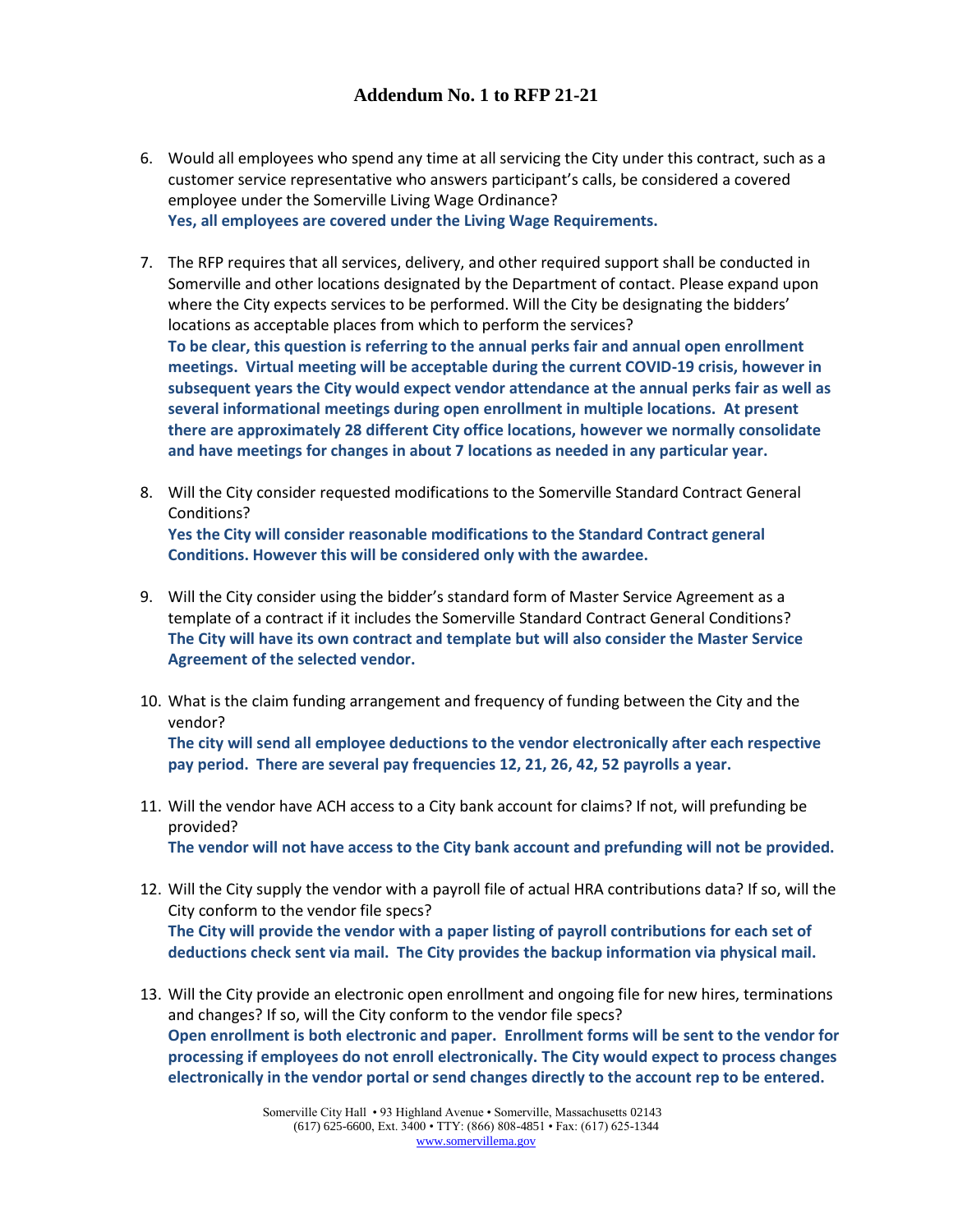- 14. Can you disclose the current FSA administrative Fee? **The current fee is \$3.25 a month per participant. There are no additional fees charged for additional services such as non-discrimination testing or benefit fair attendance.**
- 15. Does this fee include the debit card or is there an additional fee? **This fee is inclusive of the debit cards. Employees are not charged for the cards**.
- 16. Page 7 of the RFP mentions consecutive page numbers across tabs. Will the City require tabbed section dividers for the original and hard copies? **Tabbed section dividers will not be necessary as long as it is organized. You also have the option of sending in a bid remotely vi[a Bidexpress.com.](http://www.bidexpress.com/)**
- 17. Page 7 of the RFP mentions "Elaborate format and binding are neither necessary nor desirable". Does the City prefer unbound hard copies if not submitting electronically? **The City would like minimal binding of some sort to keep the pages together but prefers not to have large bulky 3-hole binders.**
- 18. In the Services Outline on Page 12, item #4 states that the designated Account Manager "At least three (3) years of experience as an account manager for COBRA clients. In the event of an absence, an alternate must be designated and communicated to the County in advance." Can the City verify if this was meant to say FSA in place of COBRA and the City in place of the County?

**Yes, we meant FSA COBRA in place of COBRA and City in place of County. However, we will need an account representative that is knowledgeable of both the FSA and FSA COBRA as the City intends to continue to offer that to employees who terminate employment.** 

- 19. In the Services Outline on Page 12, item #6 asks respondents to "Mail "Qualifying Event Election Notices" to all qualified beneficiaries and mail them to the homes of eligible COBRA beneficiaries." Can the City verify if this question was included by mistake or if the City is also interested in COBRA at this time? **COBRA in this context means FSA Cobra. The City will offer FSA COBRA to terminated employees as part of this program.**
- 20. Can you confirm the correct question order in the Services Outline? **Yes, the numbering order for the Service Outline was incorrect. Please see the attached page, Specifications/Requirements: Services Outline (Corrected Numbering), which confirms the numerical order.**
- 21. Approximately how many onsite FSA enrollment meetings are expected and at how many locations? In light of current conditions, will virtual meetings be expected? **Virtual meeting will be acceptable during the current COVID-19 crisis, however in subsequent years the City would expect vendor attendance at the annual perks fair as well as several informational meetings during open enrollment in multiple locations. At present there are approximately 28 different City office locations, however we normally consolidate and have meetings for changes in about 7 locations as needed in any particular year.**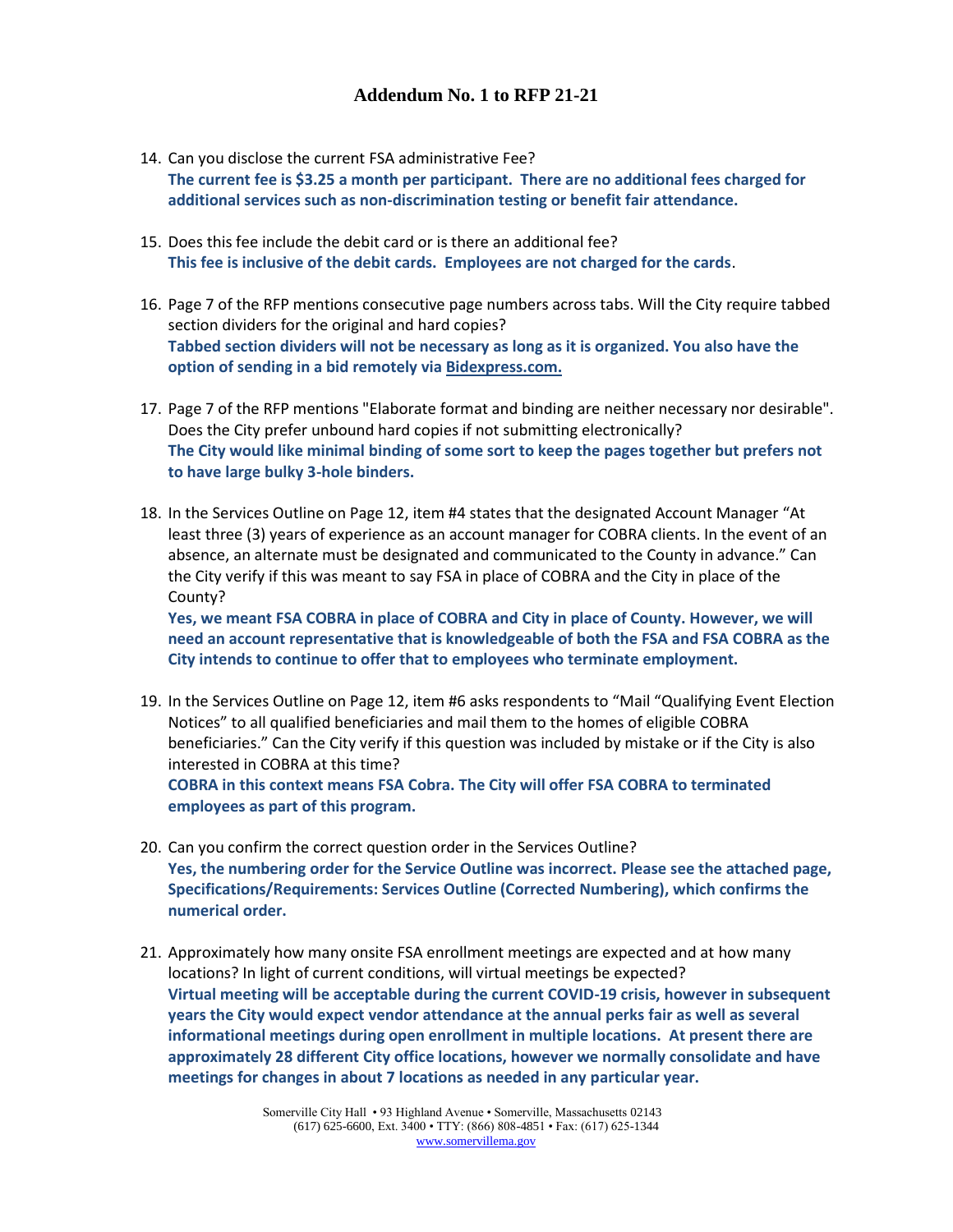- 22. When is the City's open enrollment? **The City's enrollment period is in the month of November, each year, for a January 1 effective start date.**
- 23. What are the main reasons for marketing? **The City is marketing for 2 reasons. First and foremost the City strives to offer the best services at the best value to employees. In addition, there are procurement requirements that the City must abide to.**
- 24. Any current pain points today? **No.**
- 25. On a scale from  $1 10$ , how likely is the City making a move this year? **The City will review the vendors and make a decision based on the proposals received. We do not know in advance of completing the process the likelihood of changing vendors.**
- 26. Is the City utilizing any technology platforms for HRIS, ben admin, enrollment, or payroll? If so, who? **The City's HRIS platform is MUNIS. For FSA the vendor site is also used to make changes and pull reports.**
- 27. Can you share the current carriers in place for medical, dental & vision? **Vision is with Vision Service plan Dental is with Cigna The City's health plan administrator is the Group Insurance Commission and they offer several plans which I have listed above in Q&A #2:**
- 28. Is the City considering any carrier changes for 2021? **Not at this time.**
- 29. Any other projects going on? **None related to the FSA at this time.**
- 30. Does the City work with a consultant or broker? If so, who? **Yes, Gallagher Associates.**